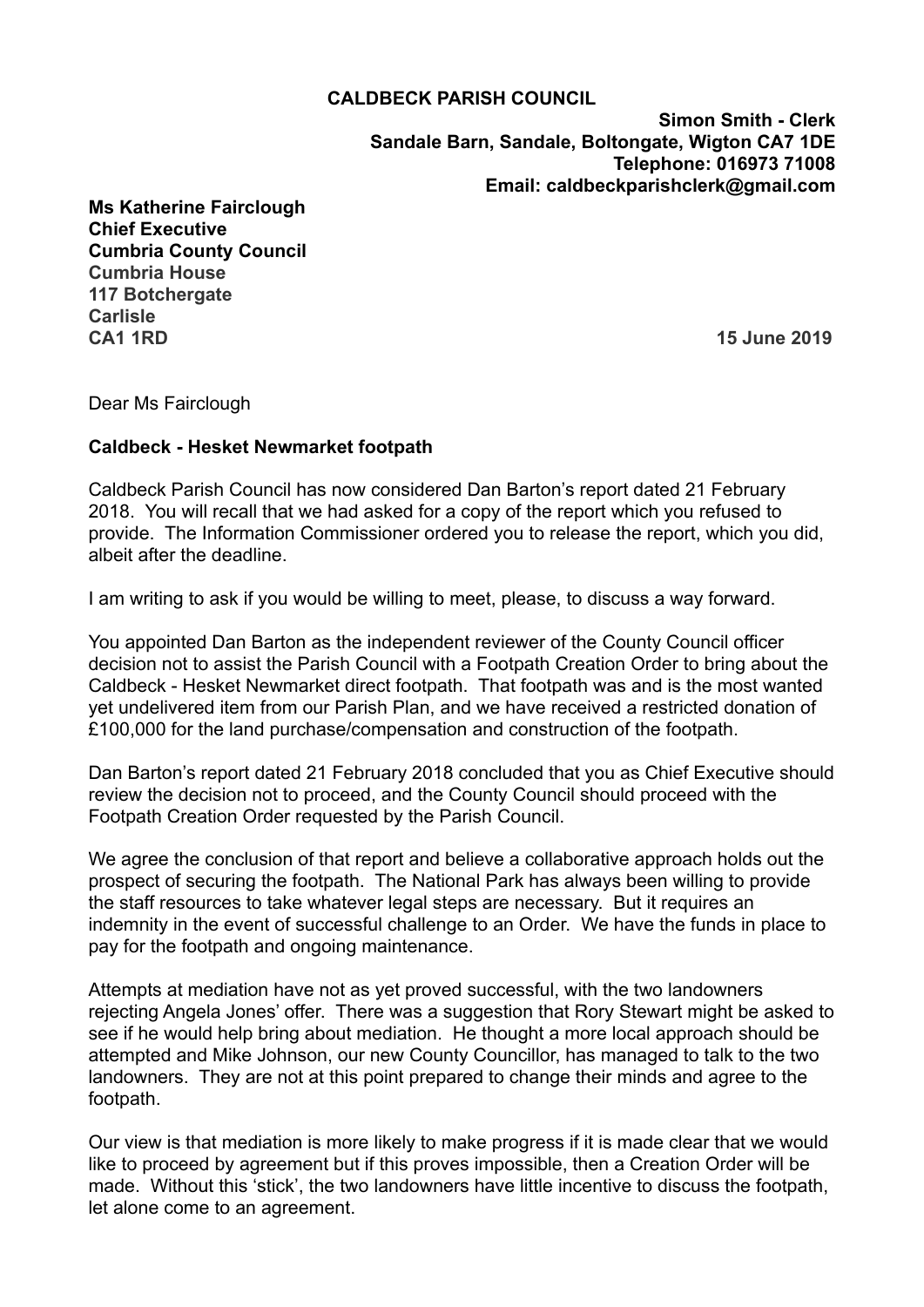We consider it a matter of grave concern that a report prepared by the independent reviewer examining the merits of the County Council's decision not to support the footpath and finding in favour of the Parish Council was replaced by a second report simply examining the processes followed by the County Council. The Parish Council had been advised by Allerdale Local Committee to write to you requesting a review of the decision, the independent reviewer assured us that his report would address the merits of the decision, that is what his report did, but the County Council saw fit to prepare a second report with a completely different scope.

Let me draw your attention to the following pertinent details:

1. Shamin Lindsay wrote to our clerk Simon Smith on 4 December 2017 saying: *"There is nothing to prevent the Parish Council from making further representations to the Corporate Director or Chief Executive on this matter."*

2. The Parish Council was advised by the Allerdale Local Committee Chairman on 5 December 2017 to write to you requesting a review of the officer decision not to help.

3. We wrote to you on 10 December 2017 (not 6 December as mentioned in the second report dated 26 April 2018) asking that the decision be reviewed. Our request was clearly asking you to address the merits of the decision, not just the process. You subsequently chose to treat the letter as a complaint but it was not a complaint. We were requesting a review of the merits of the decision and we object strongly that you have seen fit to exclude examination of the merits of the decision from the scope of the second report.

4. You appointed Dan Barton to make the independent review. He wrote to Simon Smith, our Clerk, on 1 February 2018 explaining: *"As far as terms of references for the investigation go, there are none as this investigation falls outside the normal customer complaints process. However, it is my understanding that the Chief Executive wanted to*  follow this concern up in a manner which closely mirrored this successful policy. As such, I *am reviewing the case as an independent senior officer (i.e. sitting outside of the directorate which would normally make such decisions)."* 

5. We met Dan Barton on 5 February 2018. He assured us that his report would address the merits of the decision and his first report dated 21 February 2018 did so.

6. The County Council clearly saw fit to try and bury that first report by instructing him to prepare a second report confined to process only. That second report dated 26 April 2018 states: *"Subsequent to receiving a letter from the Parish Council on 6 December 2017, the Chief Executive commissioned a review tasked with finding out whether the decisionmaking process was appropriately followed."* That conflicts with his email of 1 February 2018 and what he had expressly told us 4 days later and is confirmed by his first report.

7. The Explanatory Note sent with the first report upon its eventual disclosure on 26 April 2019 says that the Complaints Policy requires the Review Stage to review whether the complaint was fully and fairly considered and everything possible was done to resolve the complaint. In other words, the Note argues, the Complaints Policy Review Stage considers the decision-making process, not the decision itself. That is with respect an incorrect construction of your own Complaints Policy. To consider something fully and fairly requires looking at the merits. You appointed Dan Barton to review the officer decision without any restriction on his examining the merits, until he produced his first report.